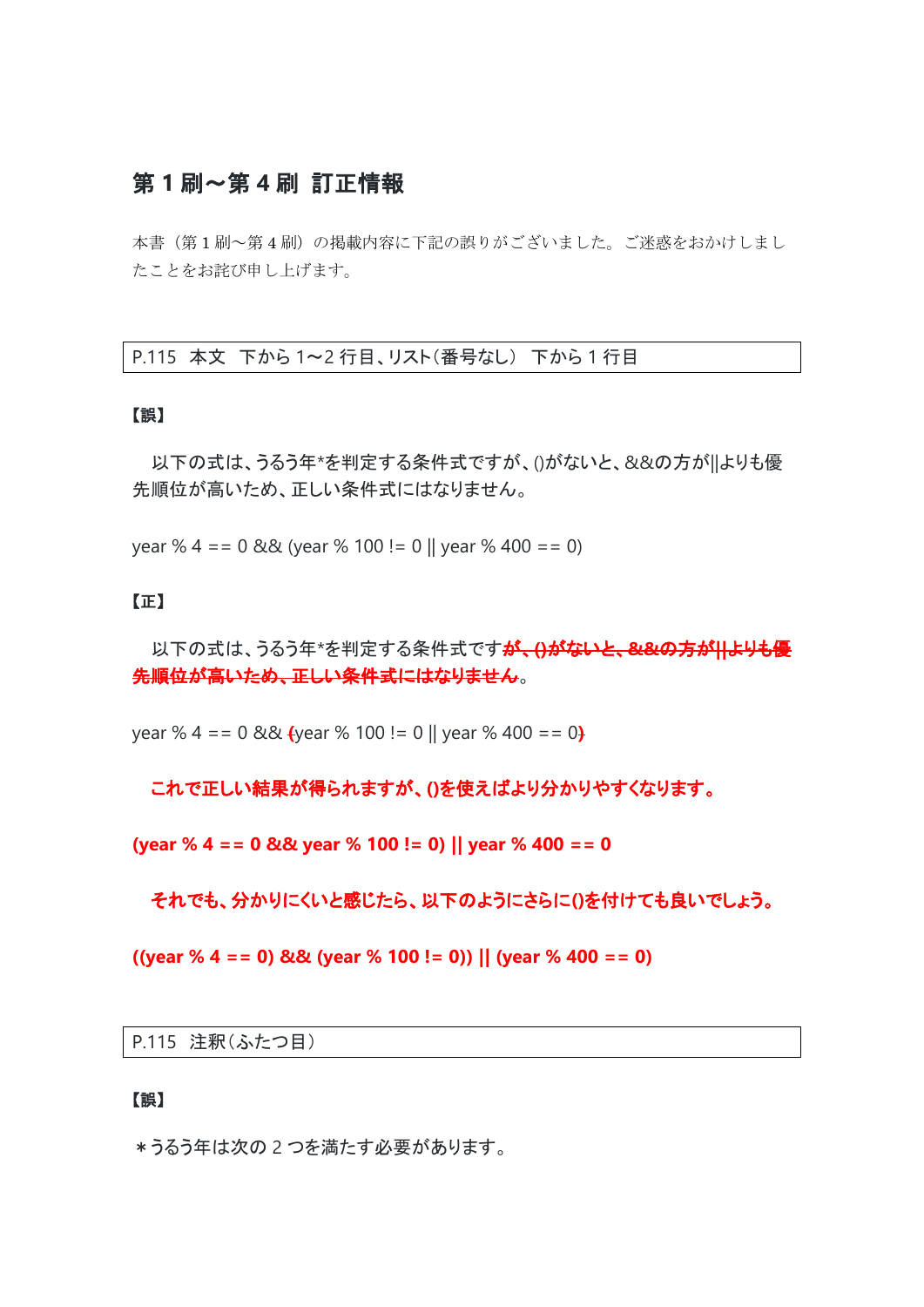(1) 4 で割り切れる

(2) 100 で割り切れないか 400 で割り切れる

#### 【正】

\*うるう年は次の2つのいずれかを満たす必要があります。

(1) 4 で割り切れるが **100** では割り切れない

(2) **100** で割り切れないか 400 で割り切れる

P.426 本文 5 行目

#### 【誤】

~説明しましょう。

#### 【正】

~説明しましょう。説明の都合上、引数の型を **double** に変更しています。

P.426 リスト(番号なし) 3 行目

#### 【誤】

public double GetBmi(int height, int weight)

#### 【正】

#### **//** 身長は **cm** 単位で、体重は **kg** 単位で渡してもらう

public double GetBmi(**double** height, **double** weight)

#### P.426 リスト 15-8 2 行目

### 【誤】

public double GetBmi(int height, int weight)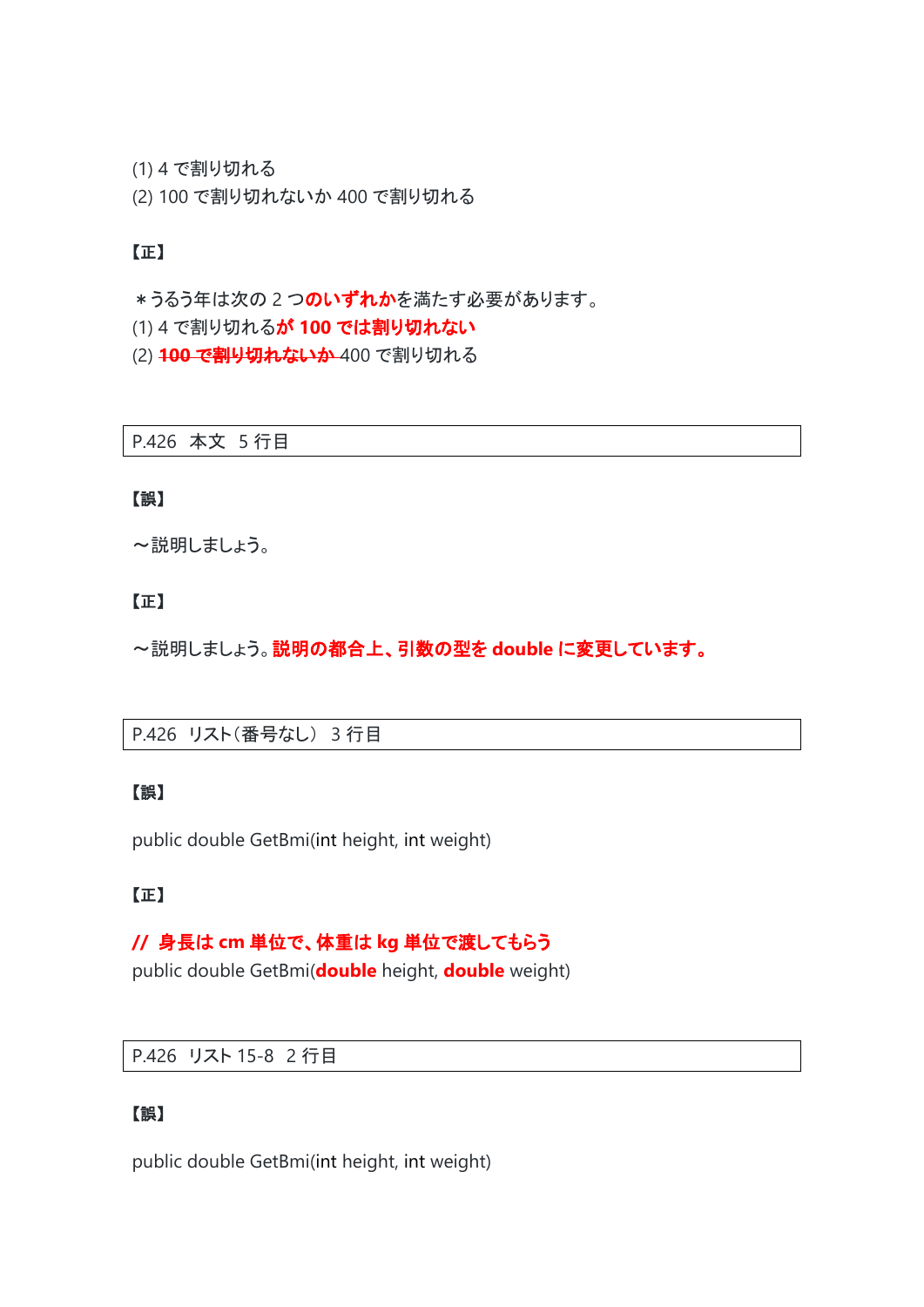### 【正】

public double GetBmi(**double** height, **double** weight)

#### P.432 リスト 15-12 7 行目

#### 【誤】

var file = new StreamReader("test.txt");

### 【正】

var file = new StreamReader("**C:¥temp¥**test.txt");

P.434 リスト 15-13 15 行目

#### 【誤】

var file = new StreamReader("test.txt");

### 【正】

var file = new StreamReader("**C:¥temp¥**test.txt");

P.434 リスト 15-14 3 行目

### 【誤】

var file = new StreamReader("test.txt");

### 【正】

var file = new StreamReader("**C:¥temp¥**test.txt");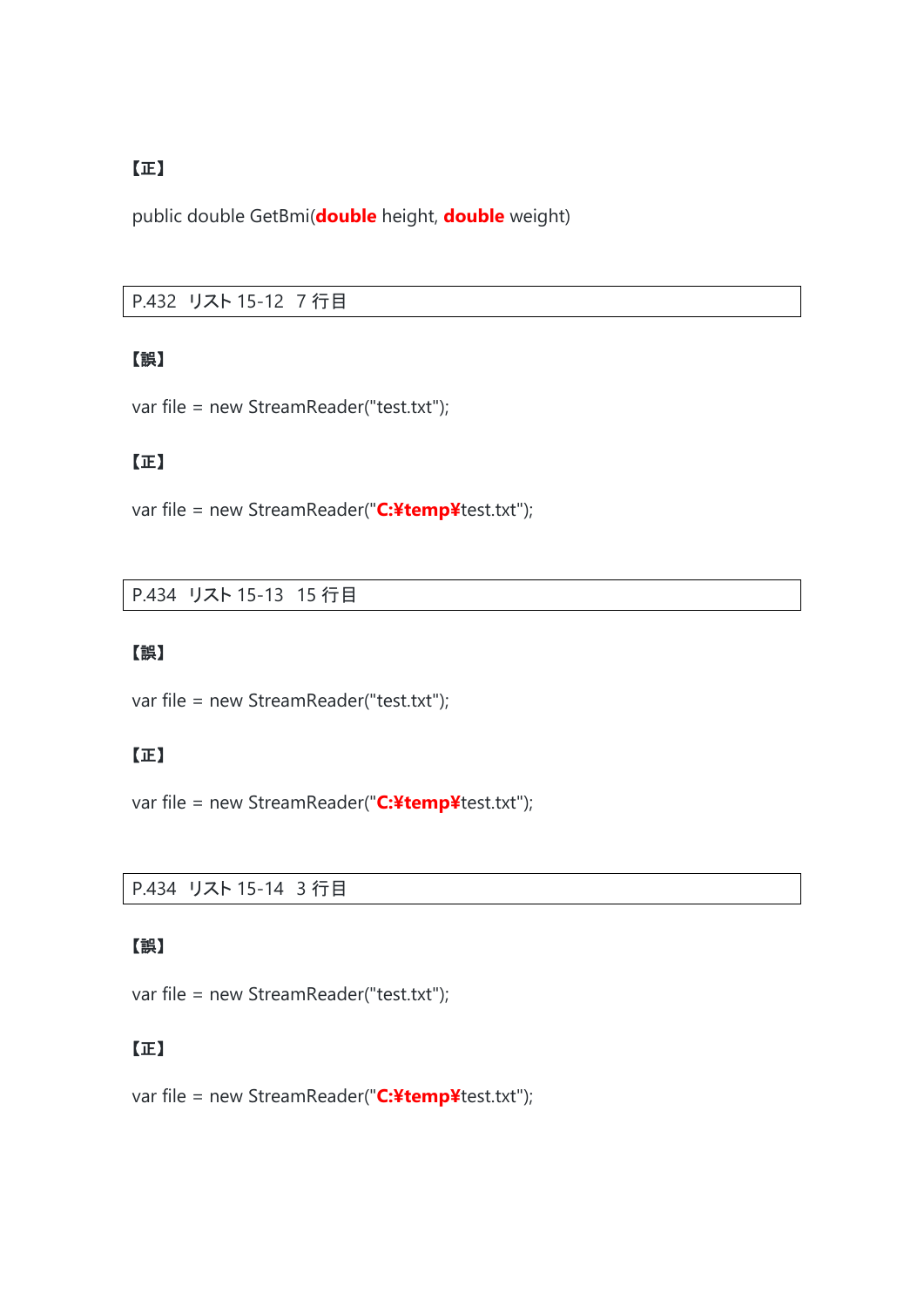#### P.435 リスト 15-15 3 行目

### 【誤】

var file = new StreamReader("test.txt");

## 【正】

var file = new StreamReader("**C:¥temp¥**test.txt");

### P.440 リスト 15-17 3 行目

## 【誤】

using (var file = new StreamReader("test.txt"))

## 【正】

using (var file = new StreamReader("**C:¥temp¥**test.txt"))